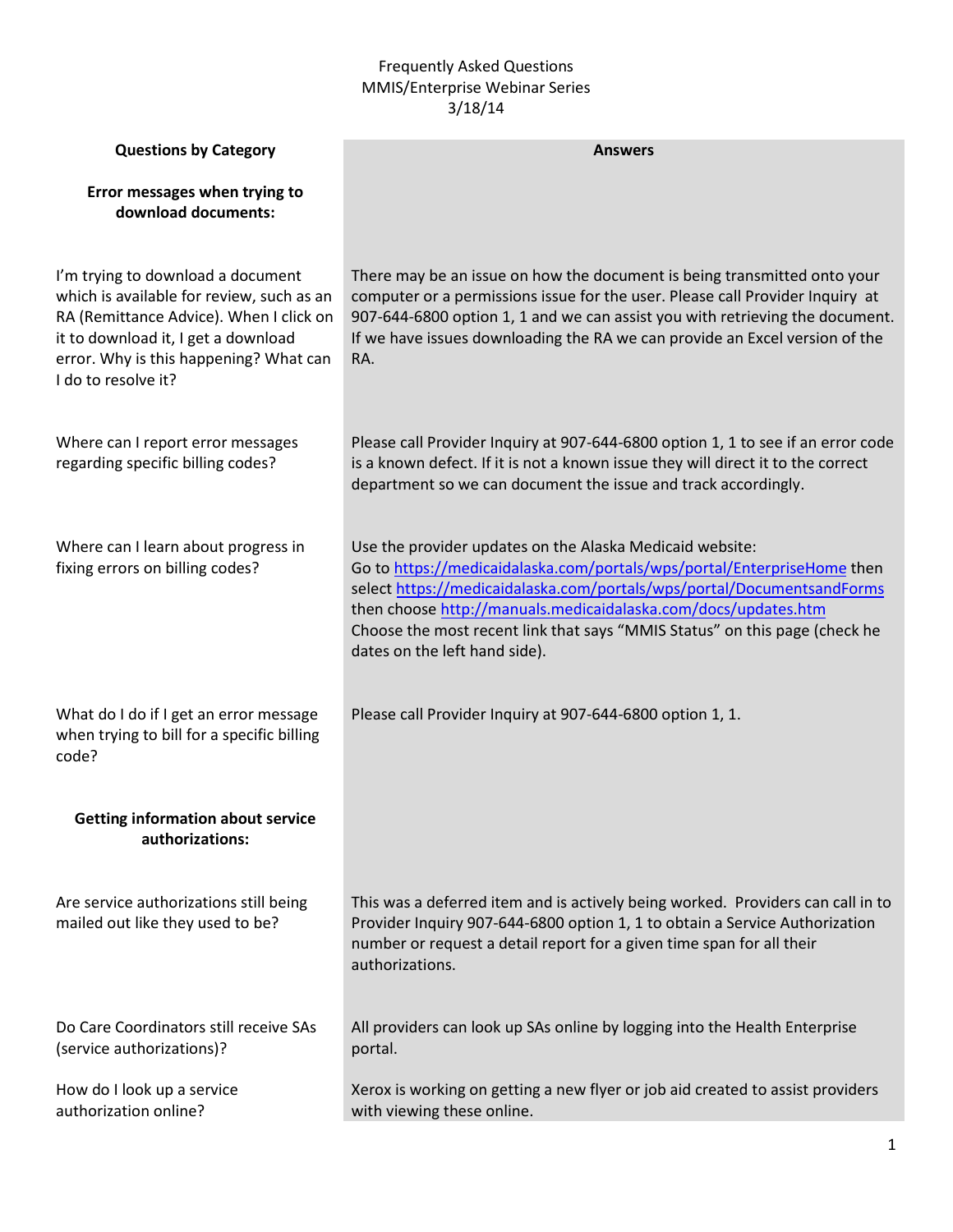| Can providers get a list of all their<br>service authorizations?                                                                                                                                                                                                                                                           | Yes. Please call Provider Inquiry 907-644-6800 option 1, 1 to request a list of<br>Service Authorizations. This will be either mailed or faxed through secure<br>means to protect PHI.                                                                                                                        |
|----------------------------------------------------------------------------------------------------------------------------------------------------------------------------------------------------------------------------------------------------------------------------------------------------------------------------|---------------------------------------------------------------------------------------------------------------------------------------------------------------------------------------------------------------------------------------------------------------------------------------------------------------|
| Does the care coordinator have to<br>provide the SA to the individual<br>provider?                                                                                                                                                                                                                                         | All providers can call Provider Inquiry 907-644-6800 option 1, 1 to obtain a<br>Service Authorization or request a detailed report with all authorizations<br>approved for you individual provider number. You can also view service<br>authorizations online.                                                |
| Is there a way to get the end date of<br>the service authorization on the main<br>screen when they populate through the<br>portal?                                                                                                                                                                                         | If the search brings back a service authorization number it should have<br>approved begin and end dates on the results table. You can also click on the<br>line item with the procedure code you are billing to see available units.                                                                          |
| How do providers know when a service<br>authorization has been extended?                                                                                                                                                                                                                                                   | Providers can call Provider Inquiry 907-644-6800 option 1, 1 to see if a SA has<br>been extended. If there are a large number of SAs they are inquiring about<br>they may request a SA Report or they can search on Enterprise.                                                                               |
| We received the list of service<br>authorizations; however the list<br>appears to be on multiple pages for a<br>single client. There is no way to match<br>up the lines to ensure we are looking at<br>the correct SA for the correct client<br>with the correct service codes and<br>correct authorized numbers of units. | These faxed SA Reports may be confusing because these reports are on an<br>Excel spreadsheet and you need to align the sheets correctly to view the<br>document. You may request these SA Reports to be sent in a secured e-mail<br>as well if the provider would prefer working with an electronic document. |
| How do Care Coordinators get service<br>authorizations for screenings?                                                                                                                                                                                                                                                     | Contact DSDS.                                                                                                                                                                                                                                                                                                 |
| Are screening coupons (sticker) still<br>required for screenings?                                                                                                                                                                                                                                                          | Yes.                                                                                                                                                                                                                                                                                                          |
| Is there any way to get a list of all SAs<br>that have been generated for our<br>agency since Oct 1, 2013?                                                                                                                                                                                                                 | Yes, please call Provider Inquiry to request a list of Service Authorizations.                                                                                                                                                                                                                                |
| I have an SA that says it has been<br>exhausted when in fact it isn't. Who do<br>I talk to about this?                                                                                                                                                                                                                     | This is a known defect and some of the exception codes you may be seeing<br>are 8040 and 8050. We are working to resolve these exceptions and process<br>claims.                                                                                                                                              |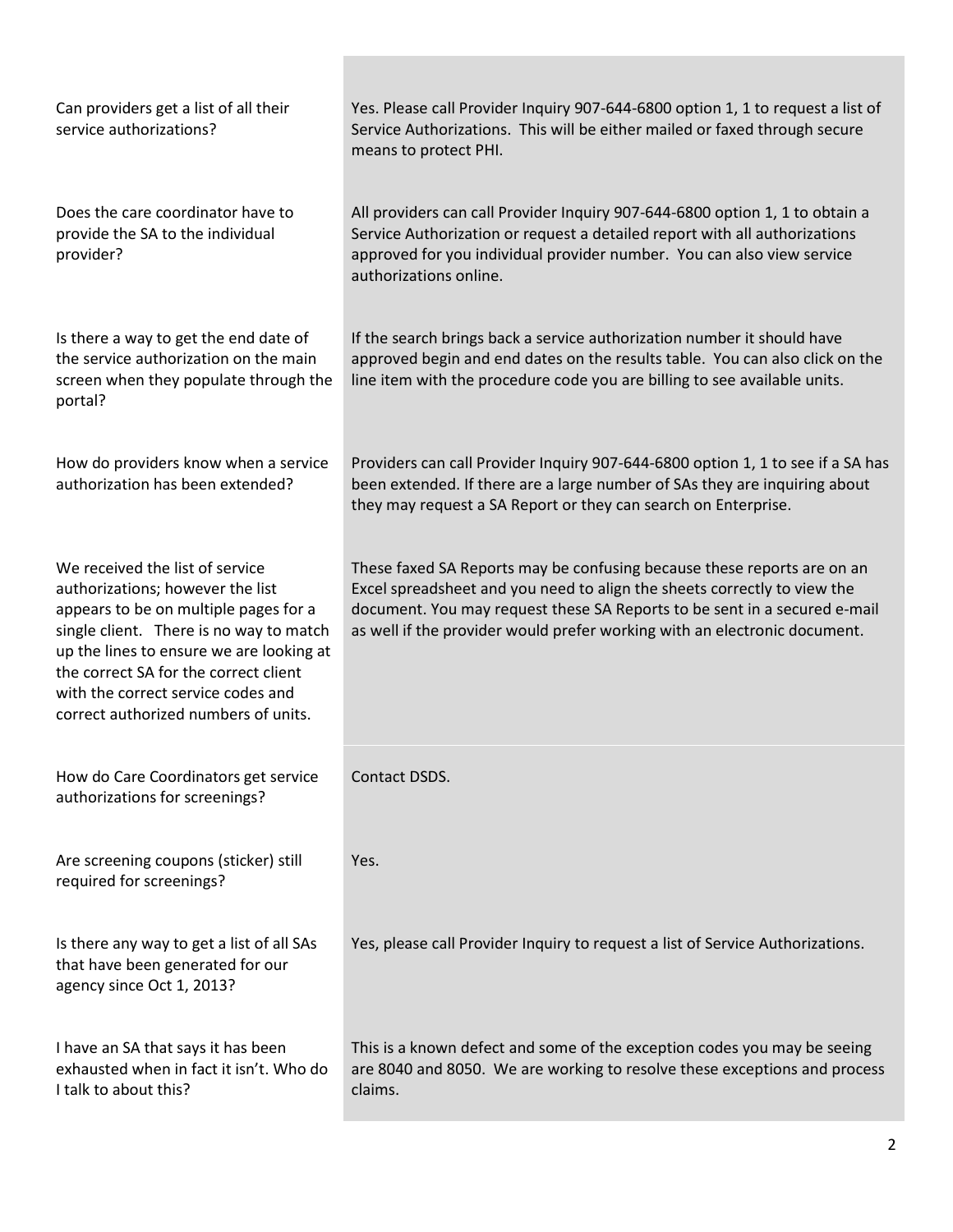| What do we do when we get "SA not on<br>file"?                                                                                                                                                   | Expand your search criteria. Such as 01/01/2012-01/01/2015. If this does not<br>work please call Provider Inquiry, 907-644-6800 option 1, 1.                                                                                                                                                                                                                                                   |
|--------------------------------------------------------------------------------------------------------------------------------------------------------------------------------------------------|------------------------------------------------------------------------------------------------------------------------------------------------------------------------------------------------------------------------------------------------------------------------------------------------------------------------------------------------------------------------------------------------|
| What changes can SDS make to SAs?<br>Who do we contact?                                                                                                                                          | DSDS can make several changes to a SA such as changing the effective dates.<br>Please call Provider Inquiry 907-644-6800 option 1, 1 and we will<br>communicate with DSDS regarding the SA.                                                                                                                                                                                                    |
| We have been told that SAs are not<br>going to be specific to the service<br>provider but rather specific to the<br>client, so the same SA may cover more<br>than one provider. Is this correct? | Yes, multiple Providers can be on a single SA.                                                                                                                                                                                                                                                                                                                                                 |
| <b>Training needed:</b>                                                                                                                                                                          |                                                                                                                                                                                                                                                                                                                                                                                                |
| What training is available for providers<br>who need to know how to use the<br>Enterprise system?                                                                                                | Training for all providers is available on the training portal:<br>http://learn.medicaidalaska.com/                                                                                                                                                                                                                                                                                            |
| Are there any hands on trainings<br>available specifically for Care<br>Coordinators?                                                                                                             | Not specifically for Care Coordinators but hands on training may be available<br>to Providers. Training for Payerpath can be directed to our EMC HIPAA<br>Department by calling 907-644-6800 option 3.                                                                                                                                                                                         |
| Is it possible to access updated<br>information about ongoing issues and<br>solutions? Where?                                                                                                    | Use the provider updates on the Alaska Medicaid website:<br>Go to https://medicaidalaska.com/portals/wps/portal/EnterpriseHome then<br>select https://medicaidalaska.com/portals/wps/portal/DocumentsandForms<br>then choose http://manuals.medicaidalaska.com/docs/updates.htm<br>Chose the most recent link that says "MMIS Status" on this page (check the<br>dates on the left hand side). |
| Who to contact for help:                                                                                                                                                                         |                                                                                                                                                                                                                                                                                                                                                                                                |
| Is there a direct phone line we can call<br>when we need Technical Support?                                                                                                                      | Xerox provider inquiry 907-644-6800 option 1, 1 and we will direct your call to<br>our Technical Support team.                                                                                                                                                                                                                                                                                 |
| Who do I talk to about ongoing AVR<br>issues that have yet to be resolved?                                                                                                                       | Please call Provider Inquiry and we can assist you with obtaining information<br>if you are experiencing issues with the AVR system.                                                                                                                                                                                                                                                           |
| Who do I talk with to get my AVR<br>accounts unlocked, I have called 5<br>times and given an email and contact<br>number and have yet to get an answer                                           | When the AVR system is locked, you would need to unlock the AVR Pin<br>through Enterprise. Once you are logged in, you can unlock the AVR PIN by<br>going to Manage Users then Change AVR PIN. This will give you a one-time<br>password to access the AVR system.                                                                                                                             |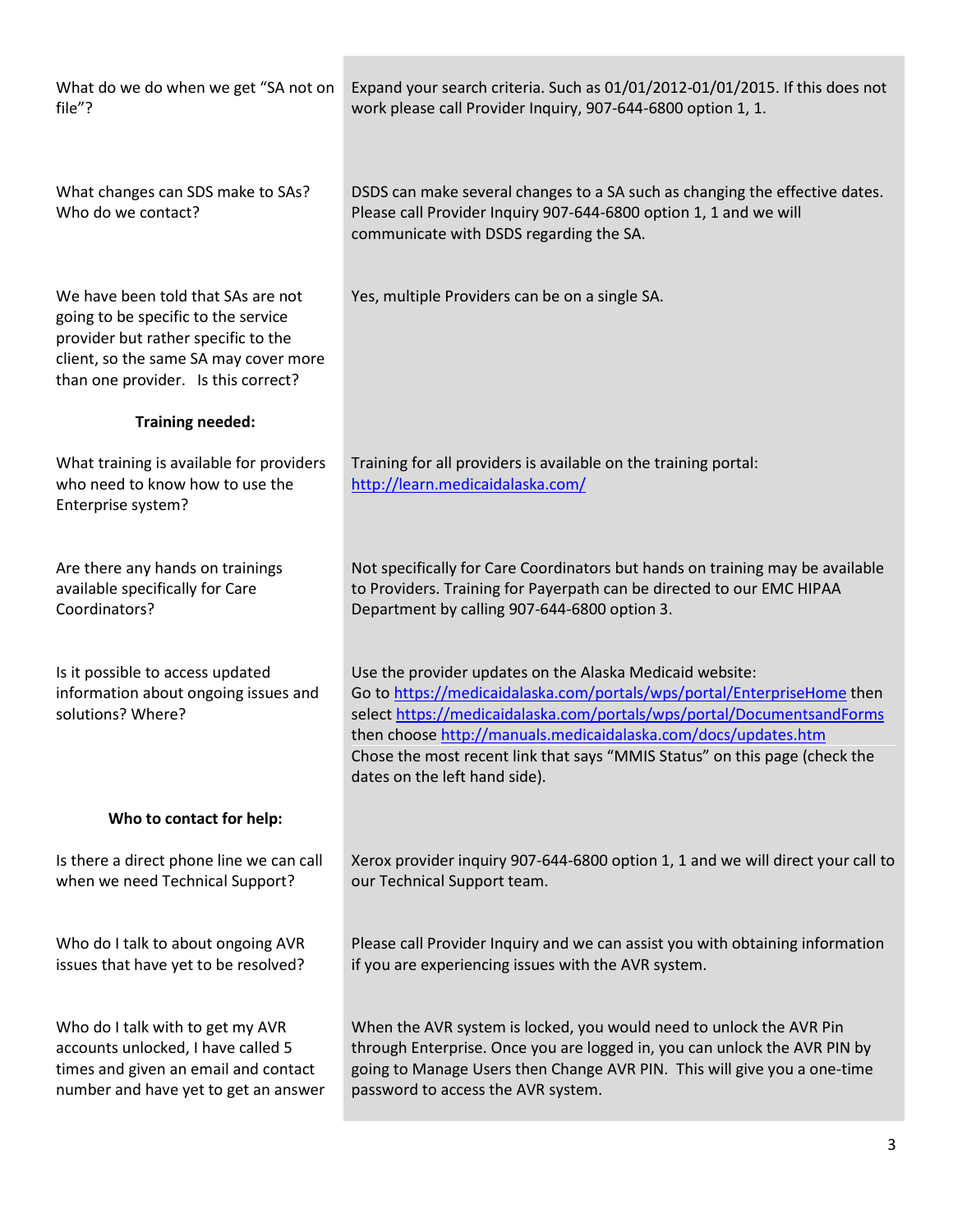| What is the Xerox call provider inquiry<br>phone number?                                                                                                                                                                                                                             | (907) 644-6800 option 1, 1 for Provider Inquiry.                                                                                                                                                                                                                                    |
|--------------------------------------------------------------------------------------------------------------------------------------------------------------------------------------------------------------------------------------------------------------------------------------|-------------------------------------------------------------------------------------------------------------------------------------------------------------------------------------------------------------------------------------------------------------------------------------|
| Where is the matrix located on the AK<br>Medicaid website?                                                                                                                                                                                                                           | This information is not provided by Xerox. This is a publication by DSDS which<br>can be located on their website.                                                                                                                                                                  |
| I have called provider inquiry and still<br>waiting over 24 hours for a call back. I<br>have a specific urgent problem. If I<br>need further assistance who should I<br>call about:<br><b>Billing problems</b><br>Getting error codes<br>Service authorizations<br>Remittance advice | Please e-mail AK-EPS@xerox.com.                                                                                                                                                                                                                                                     |
| I have a problem that has risen beyond<br>the level of calling provider inquiry. I<br>need to talk to a supervisor. Who can I<br>call about:<br><b>Billing problems</b><br>Getting error codes<br>Service authorizations<br>Remittance advice                                        | Please e-mail AK-EPS@xerox.com                                                                                                                                                                                                                                                      |
| We have been waiting on certain SAs<br>for a very long time. We can see some<br>on the portal but we need info about<br>specific SAs. Who can we contact?                                                                                                                            | Please send the urgent ones to Odette Jamieson at SDS<br>Odette.Jamieson@alaska.gov                                                                                                                                                                                                 |
| Is there any way that providers could<br>be notified of scheduled Enterprise<br>down times? And/or could scheduled<br>down times be scheduled for non-<br>business hours.                                                                                                            | We typically deploy every Saturday night after 5:30 pm and we still have<br>unscheduled down times during the week as look to get data fixes deployed.<br>As we reach a more stable period with the system we will be able to provide a<br>more accurate schedule of our down time. |
| What should I do if I have delivered the<br>service and requested payment but<br>have not been paid due to the new<br>system's problems? The agency is in a<br>financial emergency because of this!                                                                                  | Contact Margaret Brodie, Director, HCS<br>Margaret.Brodie@alaska.gov                                                                                                                                                                                                                |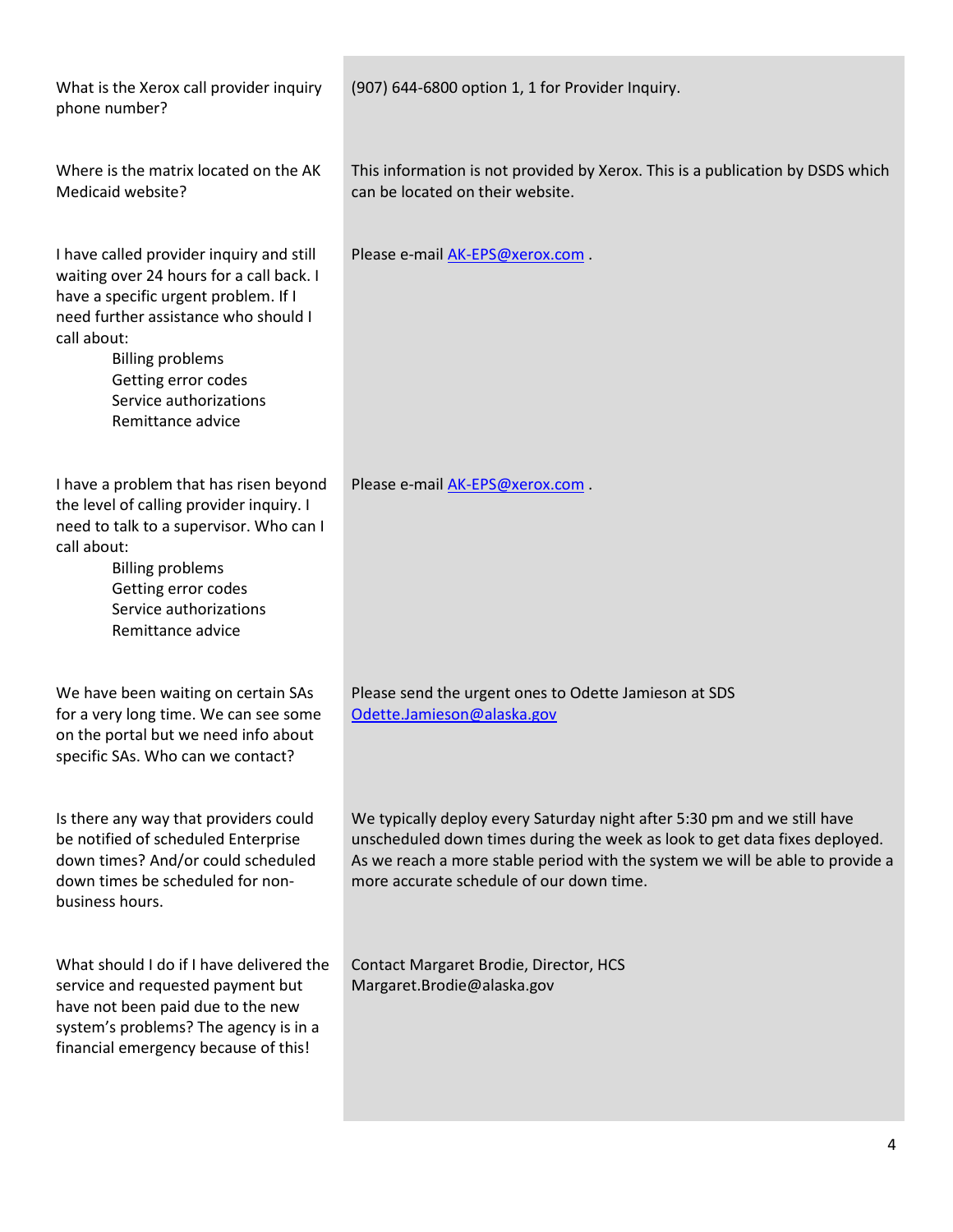| What are my responsibilities if I have<br>received an advance payment from<br>Xerox?                                                                  | Providers must be aware that incomplete recoupment of advanced amounts<br>can lead to termination of Medicaid provider enrollment status and<br>permanent exclusion from the program. The Department will not commence<br>recoupment efforts until all Claims processing issues have been identified and<br>resolved. Providers will be given ample advance notice prior to recoupment. |
|-------------------------------------------------------------------------------------------------------------------------------------------------------|-----------------------------------------------------------------------------------------------------------------------------------------------------------------------------------------------------------------------------------------------------------------------------------------------------------------------------------------------------------------------------------------|
| I'm having trouble accessing the AVR<br>system. How can I get help?                                                                                   | Please call Provider Inquiry. When the AVR system is locked, you would need<br>to unlock the AVR Pin through Enterprise. Once you are logged in, you can<br>unlock the AVR PIN by going to Manage Users then Change AVR PIN. This will<br>give you a one-time password to access the AVR system.                                                                                        |
| I am experiencing hold times of one<br>hour or more when calling provider<br>inquiry. What can I do?                                                  | Xerox apologizes for the long wait times when calling Provider Inquiry due to<br>a high volume of calls. Please be patient when we assist every call efficiently<br>and effectively. You can also make a web inquiry on Enterprise, leave a<br>voicemail, and fax-in inquiries regarding Claim Status' and Member Eligibility.                                                          |
| <b>Cost of Care:</b>                                                                                                                                  |                                                                                                                                                                                                                                                                                                                                                                                         |
| How is cost of care being processed<br>now?                                                                                                           | There is a defect with processing cost of care on Claims. When this defect is<br>fixed adjustments and recoupments will be done.                                                                                                                                                                                                                                                        |
| <b>Billing for plans of care (POC):</b>                                                                                                               |                                                                                                                                                                                                                                                                                                                                                                                         |
| Renewal POCs are sent in one month in<br>advance now per regulation. Are these<br>being denied due to Xerox not paying<br>more than one POC per year? | If you have a denied Claim, please send the example to AK-EPS@xerox.com.                                                                                                                                                                                                                                                                                                                |
| Tax related:                                                                                                                                          |                                                                                                                                                                                                                                                                                                                                                                                         |
| How are held up claims factored into<br>the 1099s?                                                                                                    | Suspended/Pended Claims will not be on the 1099s.                                                                                                                                                                                                                                                                                                                                       |
| Will the advances be included in the<br>1099s?                                                                                                        | Yes                                                                                                                                                                                                                                                                                                                                                                                     |
| Who do I call with questions about my<br>specific 1099?                                                                                               | Puni Pedro at Health Care Services, 907-334-2452                                                                                                                                                                                                                                                                                                                                        |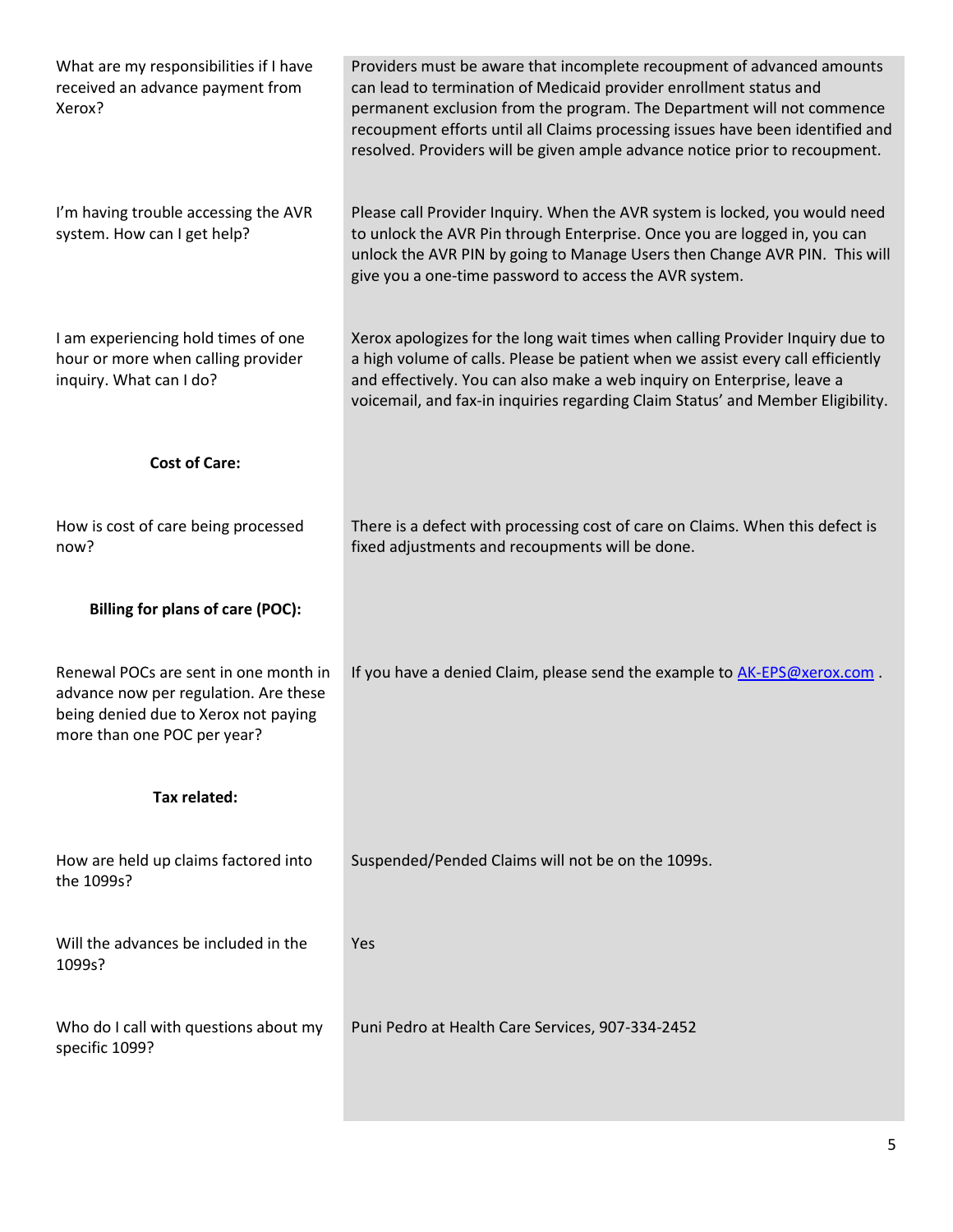| <b>Claims, voids and recoups:</b>                                                                                                                                                                                                                                                            |                                                                                                                                                                                                                                                                                           |
|----------------------------------------------------------------------------------------------------------------------------------------------------------------------------------------------------------------------------------------------------------------------------------------------|-------------------------------------------------------------------------------------------------------------------------------------------------------------------------------------------------------------------------------------------------------------------------------------------|
| Is the weekly processing cut off<br>returning to Thursday, (instead of<br>Friday) on a regular basis now?                                                                                                                                                                                    | Yes                                                                                                                                                                                                                                                                                       |
| I have claims that I billed in September<br>that need to be corrected by Xerox.<br>These claims have a payment that<br>reduced the amount being billed to<br>Medicaid. However these claims were<br>paid at full rate, creating an<br>overpayment to us. What should I do?                   | Contact AK-EPS@xerox.com or you can call Provider Inquiry Department for<br>assistance.                                                                                                                                                                                                   |
| When creating an institutional claim in<br>MMIS I do not have the option to select<br>"Explanation of Benefits" as a type of<br>attachment. Why? What can be done?                                                                                                                           | Please bill these services using Payerpath, trading partners' clearinghouse or<br>paper. We are working on the UB Institutional claim form inside the provider<br>portal.                                                                                                                 |
| When billing on enterprise, I get an EOB<br>for Care Coordination claims for<br>screening and Plans of Care that require<br>a referral number. Provider Inquiry<br>says the current screen does not have a<br>field to enter this referral number.<br>How should we bill for these services? | Please bill these services using Payerpath, trading partners' clearinghouse or<br>paper.                                                                                                                                                                                                  |
| It was mentioned that Adjustments and<br>Voids can be done through Enterprise.<br>Does that mean all claims, or only those<br>that have been billed through<br>Enterprise?                                                                                                                   | Only Claims that were billed through Enterprise Portal.                                                                                                                                                                                                                                   |
| Will the design of the remits change so<br>they are easier to read?                                                                                                                                                                                                                          | Yes, there is a work group of providers and staff working on this. Check for<br>updates at http://manuals.medicaidalaska.com/docs/updates.htm                                                                                                                                             |
| Do we still need to use our old provider<br>numbers to bill for any claims that need<br>to be rebilled for Dates of Service prior<br>to Oct 1?                                                                                                                                               | The old Provider IDs should be used for Dates of Service prior to October 1,<br>2013 for Atypical Providers such as Personal Care. Residential Living, Care<br>Coordination and Home Community based are not Atypical so Claims needs to<br>be submitted with NPI, Taxonomy, and Zip + 4. |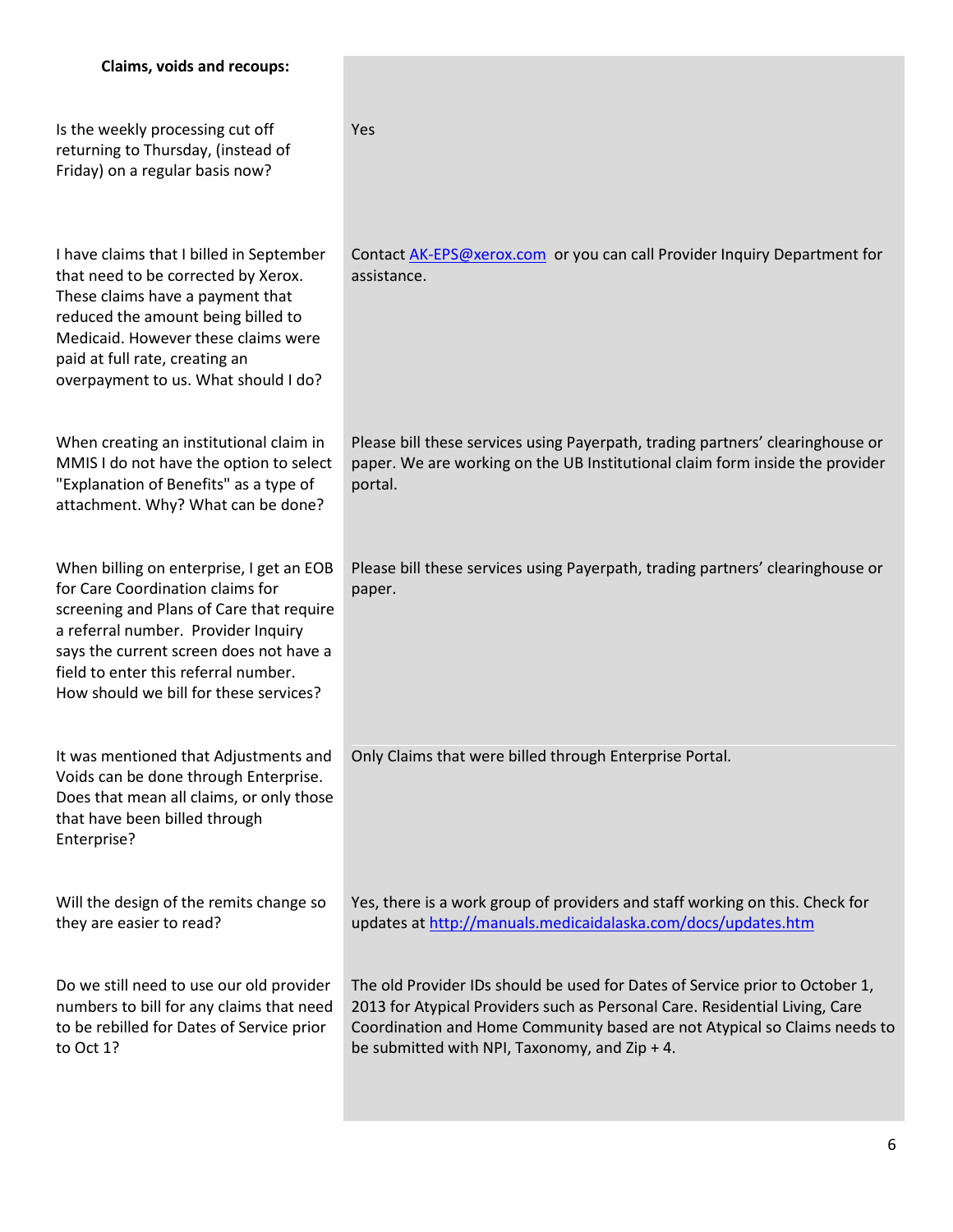| Regarding Remittance Advices (RAs):<br>There was a previous statement<br>indicating the having Excel versions of<br>RAs would be phased out. Excel<br>versions are the most reliable and are<br>more easily interpreted than past and<br>present PDF versions; could Xerox, or<br>whatever agency made the statement,<br>revisit this decision? | Enhancements are still being made to the Remittance Advices. These<br>enhancements will make the Remittance Advices provider friendly. Check for<br>updates at http://manuals.medicaidalaska.com/docs/updates.htm                                                                                                                                                                                                                         |
|-------------------------------------------------------------------------------------------------------------------------------------------------------------------------------------------------------------------------------------------------------------------------------------------------------------------------------------------------|-------------------------------------------------------------------------------------------------------------------------------------------------------------------------------------------------------------------------------------------------------------------------------------------------------------------------------------------------------------------------------------------------------------------------------------------|
| How do we know which claims should<br>be re-billed?                                                                                                                                                                                                                                                                                             | If a claim denied for a known defect that has been fixed Xerox will be<br>reprocessing these claims. If a claim denied for several known defects and<br>one of the defects is fixed but the other known defects are not fixed then do<br>not resubmit. Please call Provider Inquiry or visit our updates page for the<br>latest updates to known claim issues. Check for updates at<br>http://manuals.medicaidalaska.com/docs/updates.htm |
| I'm having trouble getting the RA to<br>print on Enterprise system, the system<br>will let me view the RA, but will not let<br>me print it out, is this a known issue<br>and is it being worked on?                                                                                                                                             | If you are unable to print out the RA there may be a computer system issue.<br>This isn't related to any issues on Enterprise. If you are unable to view the RA<br>then please contact Provider Inquiry and we can assist you in retrieving the<br>RA.                                                                                                                                                                                    |
| Who would I call for help with the<br>inability to view claims on the system?                                                                                                                                                                                                                                                                   | The claim inquiry screen inside the portal will only return results if the claim<br>was filed through the provider portal. Xerox is working on getting this<br>enhancement available for all claim and media types.                                                                                                                                                                                                                       |
| Could you please just post a list of error<br>listings that can be re-billed for now?                                                                                                                                                                                                                                                           | Please refer to the Updates on MMIS Status on the Provider Updates section<br>on the website. It will provide you with updates regarding the system and<br>Claims processing. This is updated regularly to give Providers recent updates.<br>Check for updates at http://manuals.medicaidalaska.com/docs/updates.htm                                                                                                                      |
| When will claims be worked that are<br>pended for manual review?                                                                                                                                                                                                                                                                                | Claims are worked every day for manual review. There is no ETA on when a<br>claim will be processed. Xerox is working as diligently as possible to process all<br>claims.                                                                                                                                                                                                                                                                 |
| At some point, can we have the<br>previous remittance advices re-issued<br>alphabetically?                                                                                                                                                                                                                                                      | You are able to request previous Remittance Advices alphabetically. A new<br>form, Remittance Advice Sort Request, is available on the Forms page. You<br>can view the information at<br>http://manuals.medicaidalaska.com/docs/dnld/Update Remittance Advice S<br>orting approved 20140225.pdf                                                                                                                                           |
| We received a check but no RA, what<br>should we do?                                                                                                                                                                                                                                                                                            | RAs are sent out by mail separate from the checks. If you cannot retrieve<br>your RA by these methods please call Provider Inquiry at 907-644-6800 option<br>1, 1.                                                                                                                                                                                                                                                                        |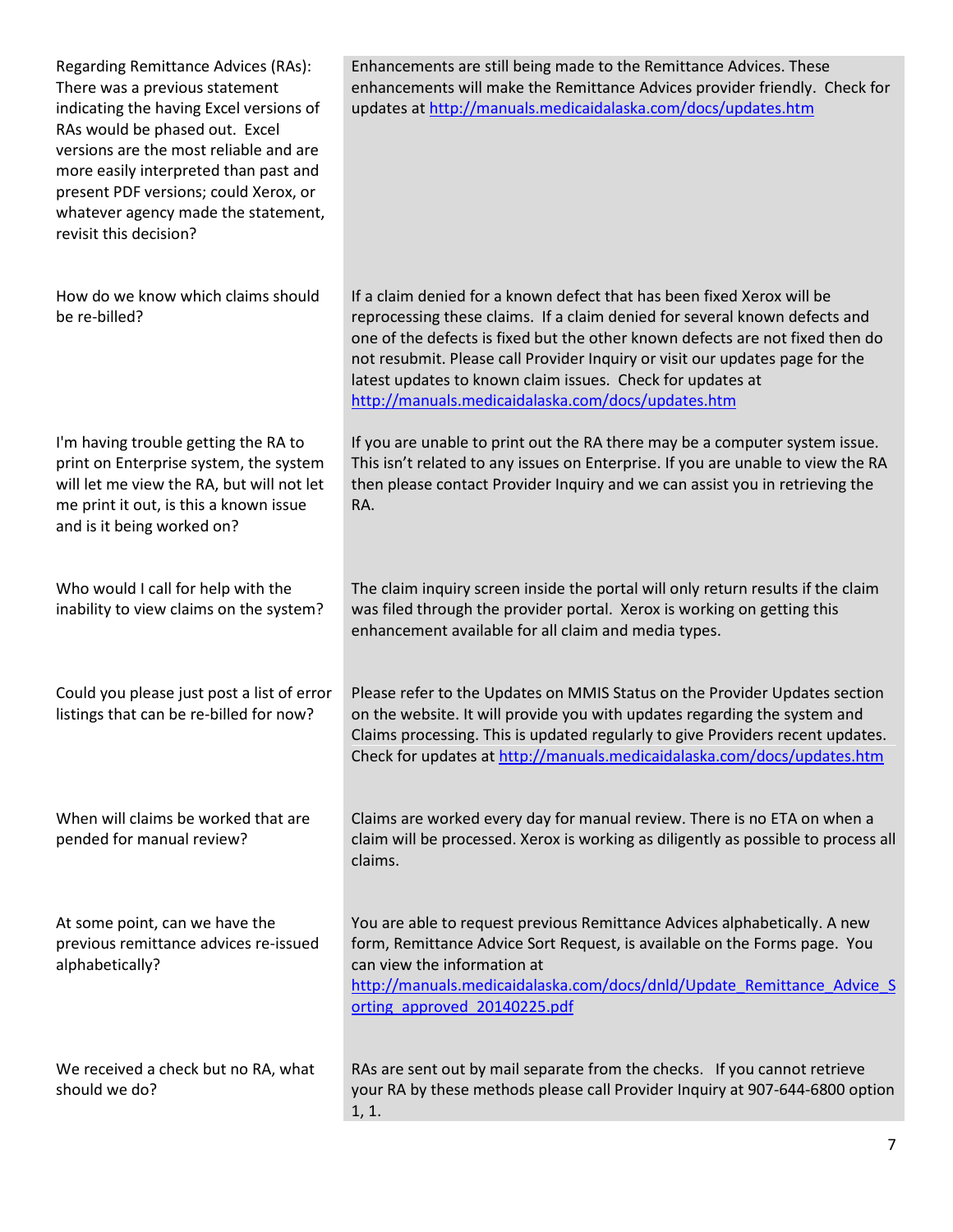## **Provider ID problems:**

| Where can I get updated information<br>about fixing provider ID problems?                                                                                                                                                                                                                                                                              | http://manuals.medicaidalaska.com/docs/updates.htm                                                                                                                                                                                                                                               |
|--------------------------------------------------------------------------------------------------------------------------------------------------------------------------------------------------------------------------------------------------------------------------------------------------------------------------------------------------------|--------------------------------------------------------------------------------------------------------------------------------------------------------------------------------------------------------------------------------------------------------------------------------------------------|
| How can we get our rates of<br>reimbursement corrected?                                                                                                                                                                                                                                                                                                | Some procedure codes are not being paid at the correct rate. These will be<br>reprocessed by Xerox.                                                                                                                                                                                              |
| Where can I see a conversion list of old<br>provider numbers to the new ones?                                                                                                                                                                                                                                                                          | Please call Provider Enrollment at 907-644-6800 option 2. Xerox can also<br>provide a list of active affiliated providers such as Personal Care Attendants<br>that are affiliated to your new provider ID number.                                                                                |
| What can I do if I hear from Xerox that<br>we have the wrong provider number<br>associated with the service<br>authorization?                                                                                                                                                                                                                          | Please contact Provider Inquiry and we can assist in communicating with SDS<br>if there is a problem with the authorization. 907-644-6800 option 1, 1.                                                                                                                                           |
| Could billing providers be able to see<br>what is put into the system by a<br>requesting provider?<br>How about fixing the Case<br>Management overlap of Waiver Care<br>Coordination, Targeted Case<br>management for Infant Learning, and<br>TEFRA case management? We can't<br>get paid--all case management<br>types/codes share one taxonomy code. | Please send Case Management/TEFRA Case Management example to AK-<br><b>EPS@xerox.com</b> . If the NPI and Taxonomy is the same us Zip + 4.                                                                                                                                                       |
| We were told that the Case<br>Management issue is a Xerox System<br>issue--any provider that does more<br>than one type Case management must<br>wait to bill until a system fix is done--no<br>timeline. Is this true?                                                                                                                                 | Please send the example to AK-EPS@xerox.com.                                                                                                                                                                                                                                                     |
| <b>Extended SAs:</b>                                                                                                                                                                                                                                                                                                                                   |                                                                                                                                                                                                                                                                                                  |
| How do providers know when there is<br>an extended SA?                                                                                                                                                                                                                                                                                                 | Providers can call Provider Inquiry to see if a SA has been extended. If there<br>are a large number of SAs they are inquiring about they may request a SA<br>Report or they can search on Enterprise. Providers can also send us a list and<br>we can coordinate with SDS on the SA extensions. |
| Should we start rebilling our suspended<br>claims?                                                                                                                                                                                                                                                                                                     | No please let these claims process.                                                                                                                                                                                                                                                              |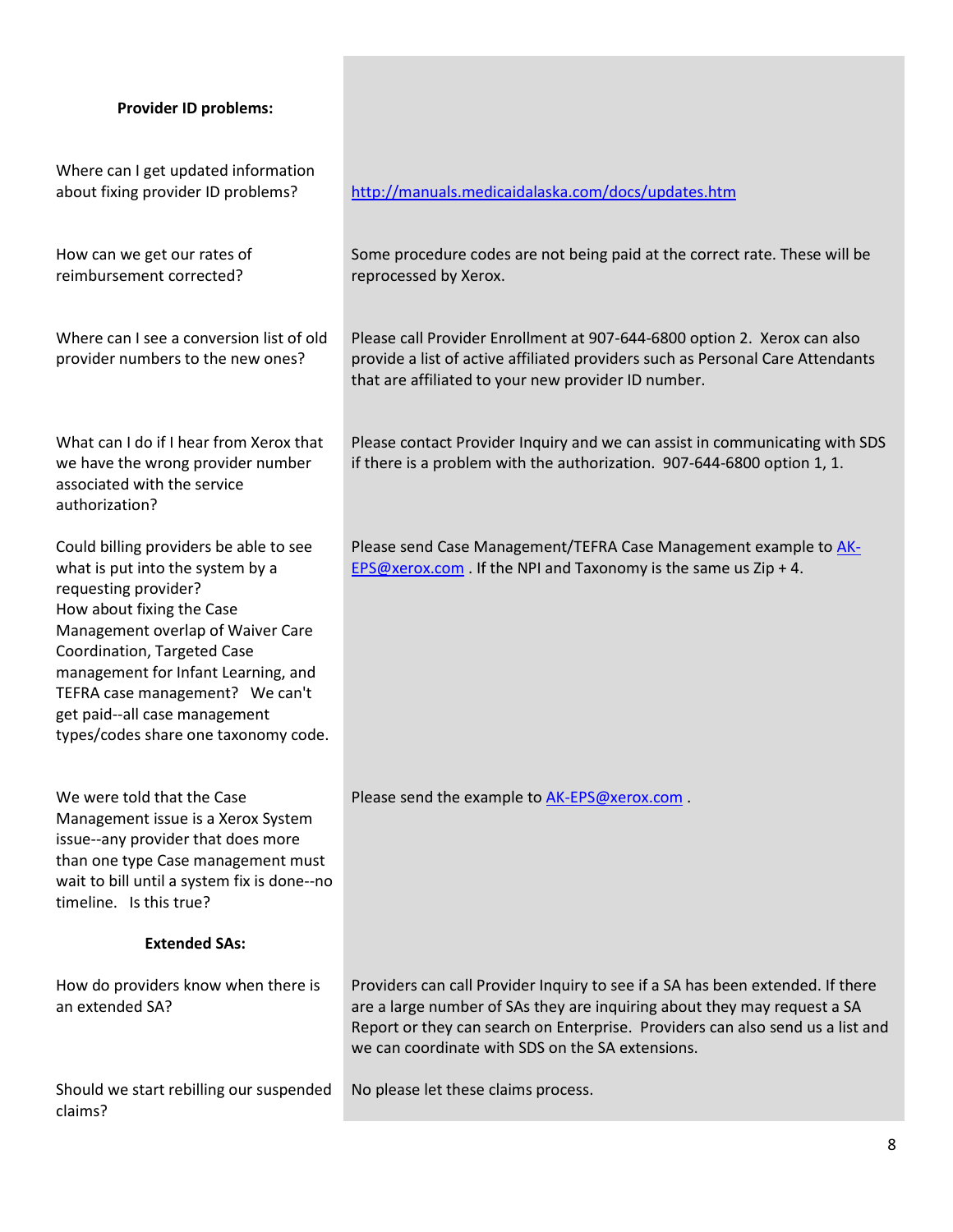| How can we get SA numbers for the<br>plan of care annual charge on extension<br>PA's?                                                                                                             | Providers can call Provider Inquiry to see if a SA has been extended. If there<br>are a large number of SAs they are inquiring about they may request a SA<br>Report or they can search on Enterprise. Providers can also send us a list and<br>we can coordinate with SDS on the SA extensions.                                                                                |
|---------------------------------------------------------------------------------------------------------------------------------------------------------------------------------------------------|---------------------------------------------------------------------------------------------------------------------------------------------------------------------------------------------------------------------------------------------------------------------------------------------------------------------------------------------------------------------------------|
| Some of the SA issues are creating an<br>issue for possible timely filing issues;<br>will we have any options to address<br>these beside appeals?                                                 | Please refer to the letter on timely filing and audits from Department of<br>Health and Social Services Commissioner Streur. This letter offers guidance on<br>meeting timely filing guidelines and answers questions providers may have<br>regarding claims processing and audits.                                                                                             |
| We can't get SA numbers for the POCs<br>for the extension SAs. I call SDS and<br>they tell me Xerox is the problem, and I<br>call Xerox, and they tell me they have<br>received nothing from SDS. | Most SAs are available on the portal.<br>Please send the urgent missing ones to Odette Jamieson at SDS<br>Odette.Jamieson@alaska.gov                                                                                                                                                                                                                                            |
| Payerpath                                                                                                                                                                                         |                                                                                                                                                                                                                                                                                                                                                                                 |
| Currently, Payerpath is running<br>simultaneously while issues with<br>Enterprise are resolved and providers<br>learn the new system. When will<br>Payerpath cease as an option for<br>billing?   | At this time there is no date when Payerpath with cease. When a date is<br>known, Xerox will let Providers know well in advance so that Providers can<br>prepare and we can provide adequate training on billing through the Provider<br>Portal.                                                                                                                                |
| Do we need to use our new provider<br>number in Payerpath for after Oct<br>2013?                                                                                                                  | The old Provider IDs should be used for Dates of Service prior to October 1,<br>2013 for Atypical Providers such as Personal Care. For Dates of Service after<br>October 1, 2013 the new Provider ID needs to be used. Residential Living,<br>Care Coordination and Home Community based are not Atypical so Claims<br>needs to be submitted with NPI, Taxonomy, and Zip $+$ 4. |
| We just started providing some new<br>services within our agency. When I am<br>putting in claims into Payer Path it asks<br>for a POS number. Where do I find<br>these numbers for each service?  | Please call Provider Inquiry for Place of Service codes. Please call EMC/HIPAA<br>for placement of Place of Service code in Payerpath. They can be contacted at<br>907-644-6800 option 3.                                                                                                                                                                                       |
| Other:                                                                                                                                                                                            |                                                                                                                                                                                                                                                                                                                                                                                 |
| Are there stability issues with the<br>website itself? Half of the time I am not<br>even able to log on.                                                                                          | This is a browser issue. Enterprise is compatible with Internet Explorer 9. You<br>can also contact Provider Inquiry for assistance on this at 907-644-6800<br>option 1, 1.                                                                                                                                                                                                     |